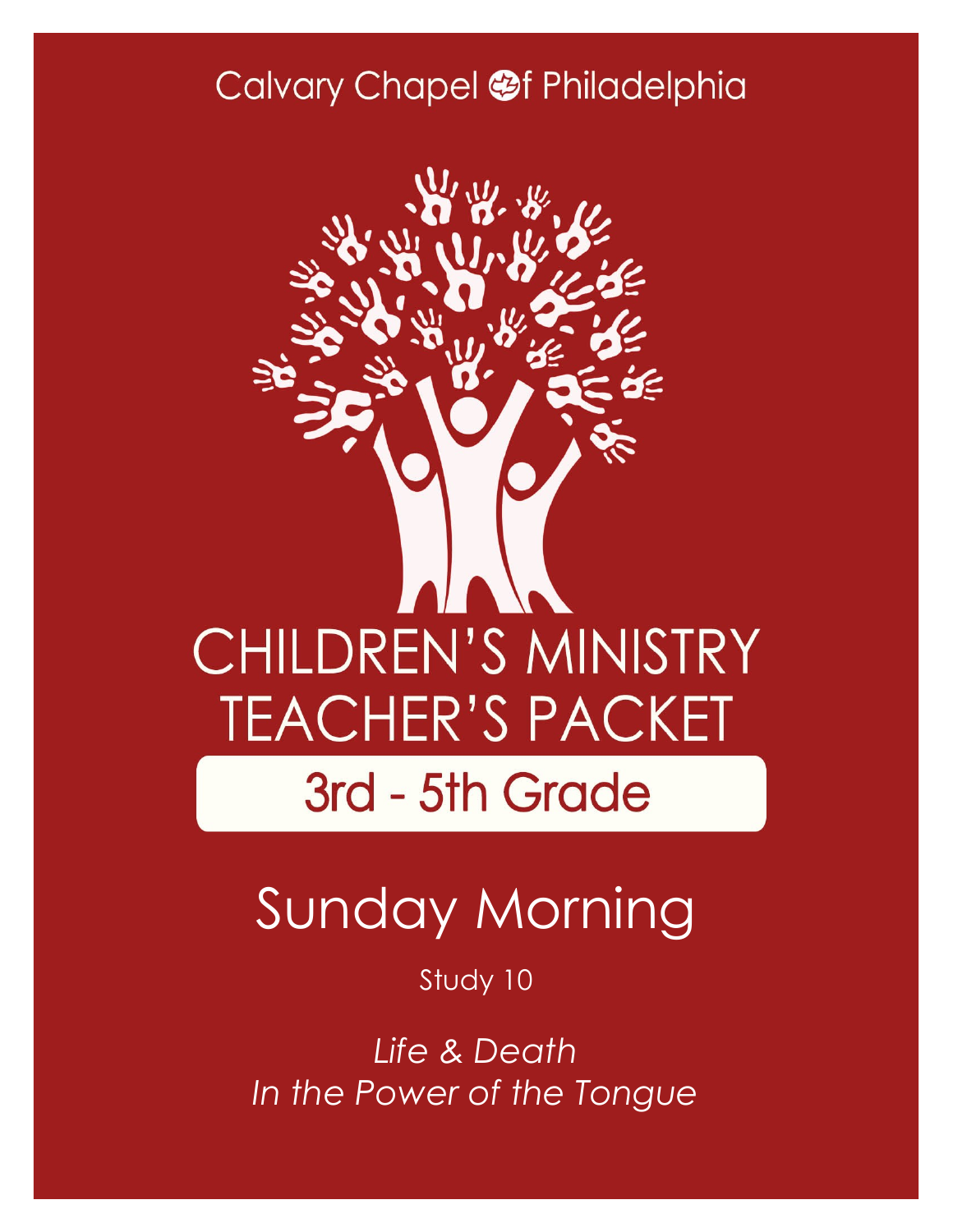### Life and Death in the Tongue

The Objective is the key concept for this weeks lesson. It should be the main focus of the study

These are the key verses that you will find helpful in teaching your study this week. The "Main passage" is the basis of the study, where the other verse support the objective of the lesson.

There is a memory verse for the students that relates to every study. If a student can memorize the verse for the following week you may give them a prize from the "reward box" found on your cart.

An introductory activity or question that will settle the class, draw their attention to the study and prepare their hearts for God's Word.

**Objective To learn that life and death are both in the power of the tongue (our words). We will also see that there are times when it is wise to speak, and other times when it is wise not to speak.** 

#### **Key Verses** Proverbs 18:21 Proverbs 12:18, 25 Proverbs 15:2, 4 Proverbs 10:19 Proverbs 13:3 Proverbs 29:11

John 8:3-11 James 3:3-12

#### **Memory Verse** - Proverbs 12:18

"There is one who speaks like the piercings of a sword, But the tongue of the wise promotes health."

#### **Hook**

Review last week's memory verse, Proverbs 10:1.

Ask the kids what kinds of things in the world cause death? (Sickness, disease, accidents, wars, violence, guns, etc.)

Ask the kids what kinds of things in the world bring/preserve life? (Medicine, doctors, peace, governments, police officers, Jesus, etc.)

Did you know that there is a tool that can bring death and life? All of us have this tool. Can you think of what it is? (The tongue)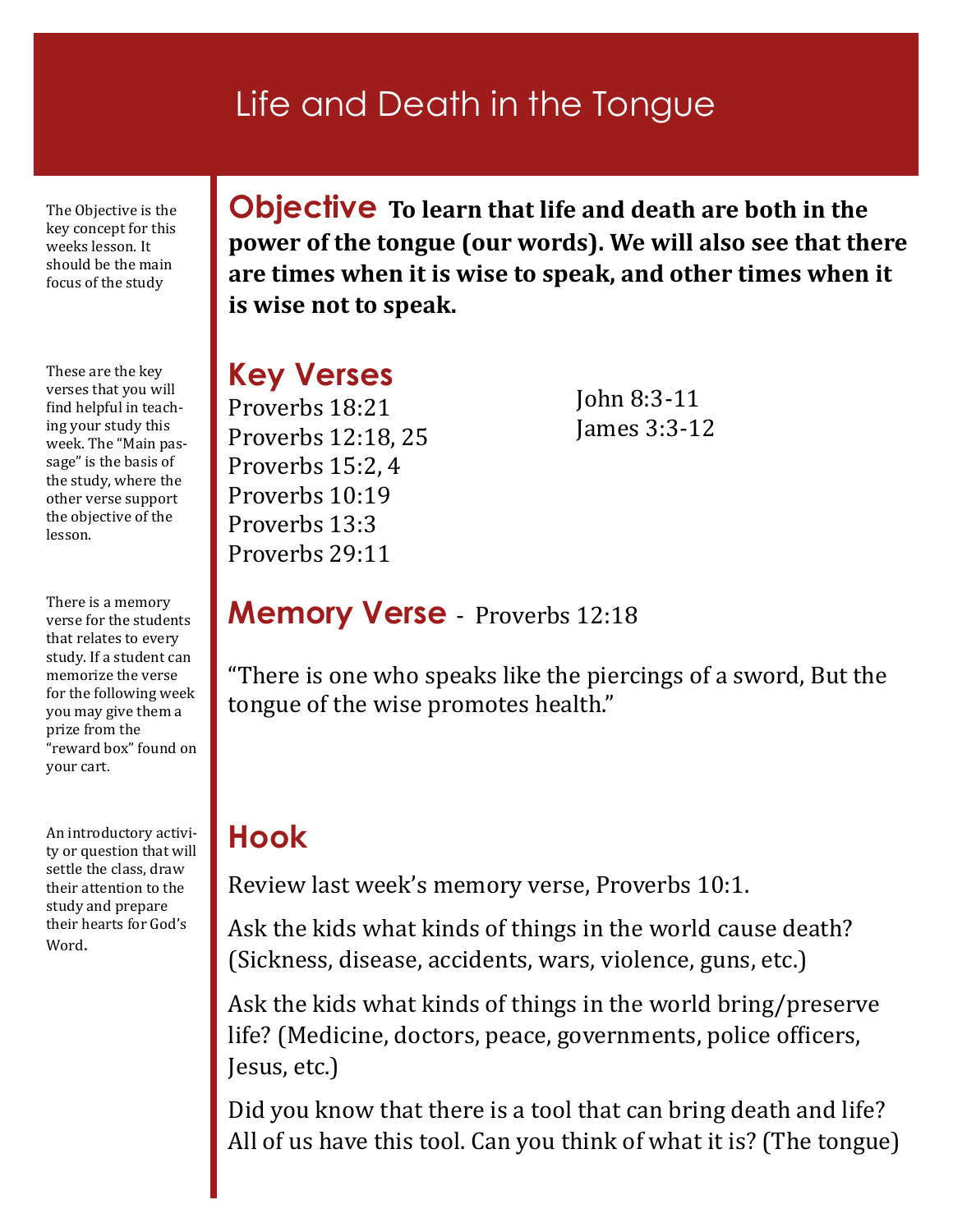What does the Bible say? This is where we will read a passage or series of passages that teach on the subject of the day.

# BOOK

The Bible has a lot to say about the power of the tongue/words. The tongue is a small thing, but James 3 tells us that just like a small rudder on a large ship, or a tiny bit in a mighty horse's mouth, or a small fire that can set a whole forest ablaze, the tongue is very powerful! We will look at that more in depth when we study the book of James later this year. For now, we will stick to looking at Proverbs, which goes so far as to say that "life and death are in the power of the tongue" (18:21). This powerful tool is given to each of us by God's design. It is evidence that we are made in His image. Words can be used to do good, or words can be used to do evil, and only God can help us use speech to do good.

God makes it clear to us in the Bible that the things we say—every single word—matter. What we say matters to us (to preserve life or come to ruin, Proverbs 13:3). What we say matters to others (to harm or to help, Proverbs 12:18). And what we say matters to God, in whose image we are made. He will hold us accountable for every word we say. Wisdom speaks words of life and health, and even knows when not to speak. Foolishness speaks words that are destructive and harmful, and speaks whatever comes to mind.

Jesus showed us the power of words on many occasions, but one example of such a time was when a sinful woman was brought to him to be killed for breaking the law. Jesus wrote words in the dirt that sent her accusers running, and when she was left alone, He spoke to her words of grace, hope, and life (John 8:3-11). As followers of Jesus we should do the same. **(Note for teachers: this is not a time to discuss adultery. Children can be directed to their parents if questions arise. We are just describing this woman as sinful and having broken the law).** 

The interpretation/ exegesis of the passage. What does this passage mean? How does this passage apply to my life?

## $\mid$  ( )(

"Sticks and stone may break my bones but words will never hurt me." Do you think this is true? Have you ever been hurt by someone's words? The Bible makes it clear that this silly old saying isn't true at all! Words can be harmful, like getting stabbed by a sword (Proverbs 12:18). Words can even bring death! With a word, someone can make an accusation that could put someone in jail. With a word, a judge can declare someone guilty. With a word, a friendship can be broken. But the opposite is also true. Words can also make others feel good, lift them out of anxiety, and even bring life! It is wise to speak words that are healthy and life-giving. It is foolish to speak words that are harmful and deadly.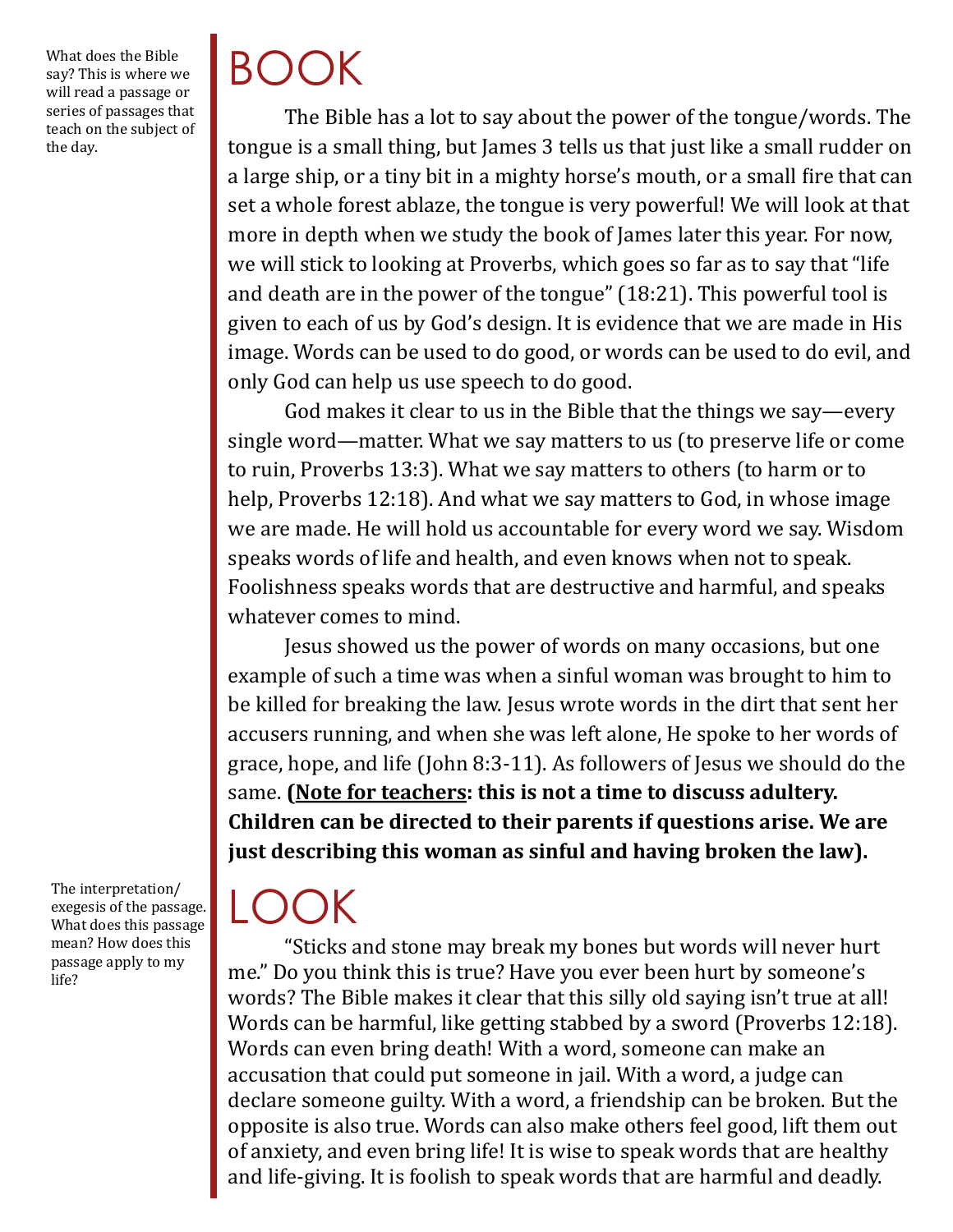# LOOK (Continued)

In addition to speaking words that are life-giving, wisdom also knows when to speak, and when *not* to speak. Just because something is true does not mean we should say it. Can you think of times when you might be able to say something about someone that is true, but is also hurtful?

Consider the following:

- **Proverbs 12:18**—There is one who speaks like the piercings of a sword, but the tongue of the wise promotes health.
- **Proverbs 12:25**—Anxiety in a man's heart weighs him down, but a good word makes him glad.
- **Proverbs 18:21**—Death and life are in the power of the tongue, and those who love it will eat its fruit.

Jesus once met a sinful woman who dishonored God with her life (John 8:3-11). She was actually brought to Jesus by religious leaders who wanted to put her to death for breaking the law! The religious leaders were also trying to find something to accuse Jesus of and thought that in bringing this woman they would finally trap Jesus in a dilemma. Jesus responded in a way they did not expect. He stooped down and started writing words in the dirt. He stood up briefly and said to the religious leaders, "Whoever is without sin cast the first stone." Jesus then went back to writing on the ground, and as He did this, one by one, the people accusing the sinful woman walked away.

When Jesus got up from writing, only the woman was left. She told Jesus that her accusers were all gone. Jesus then spoke these powerful words to her: "Neither do I condemn you; go and sin no more." With those words, Jesus saved this woman's life! He saved her with the words written in the ground to her accusers, and He lifted the burden of condemnation that she had because of her sin. The reality was that she was guilty, but Jesus gave her grace and told her to go and sin no more.

In addition to speaking words that are life-giving, wisdom also knows when to speak and when not to speak. Have you ever said something that you regretted later on? Just because something is true doesn't mean we should say it. Can you think of times when you might be able to say something about someone that is true but is also harmful? (You don't like what your mom made for dinner, someone on your team isn't as talented as you are, your parents tell you to do something that you don't want to do, etc.) This requires self-control (a fruit of the Holy Spirit) and discernment (using knowledge rightly). We need God's help! It can be hard not to talk back to someone, or not to gossip, or not to mock someone for doing something poorly. Proverbs says that even a fool is considered wise if he keeps silent (17:28). The way of the fool is to say whatever comes to mind without considering what God would want us say.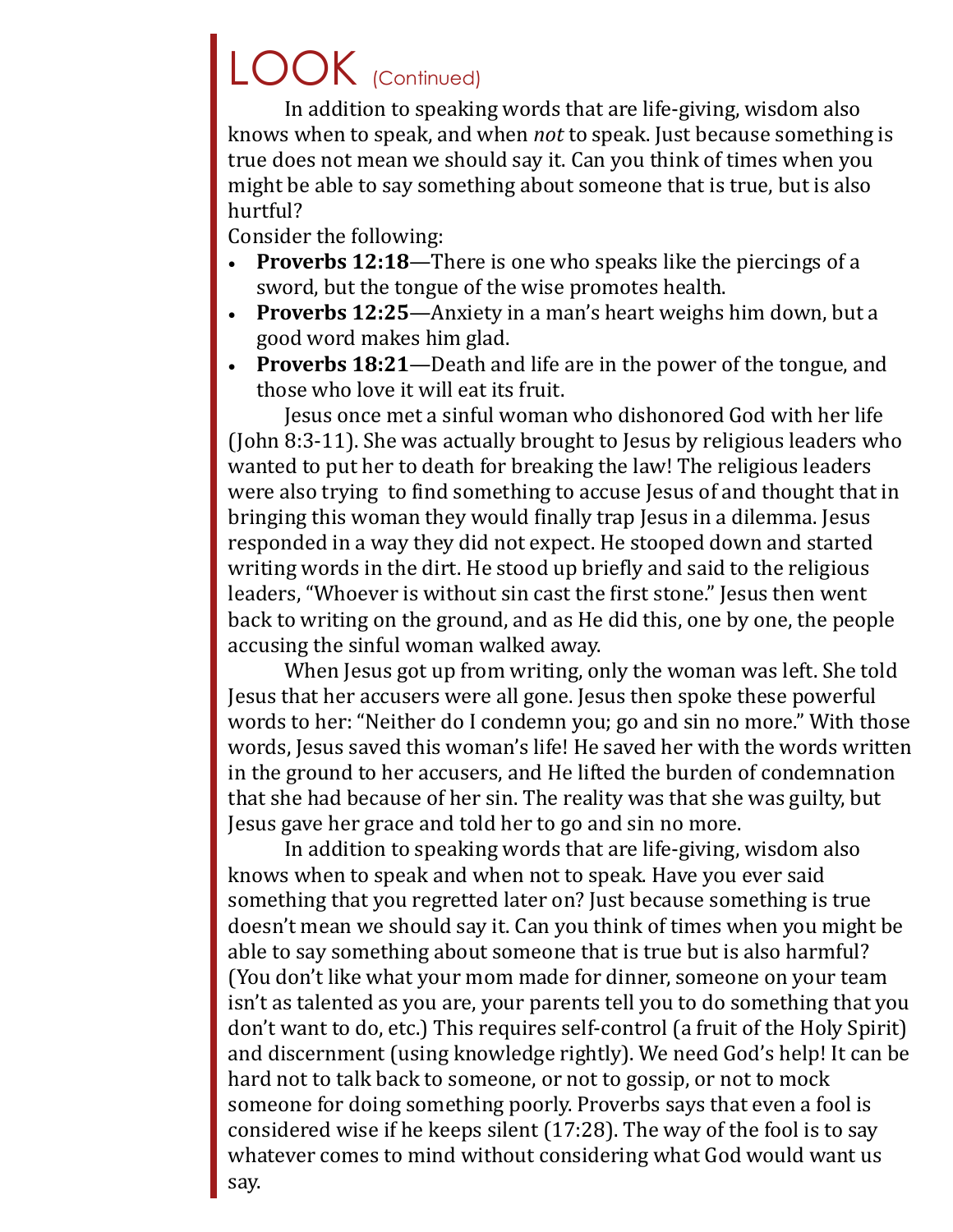### LOOK (Continued)

Consider the verses below:

- **Proverbs 10:19**—In the multitude of words sin is not lacking, But he who restrains his lips is wise.
- **Proverbs 13:3**—Whoever guards his mouth preserves his life; he who opens wide his lips comes to ruin.
- **Proverbs 15:2**—The tongue of the wise uses knowledge rightly, But the mouth of fools pours forth foolishness.
- **Proverbs 29:11**—A fool vents all his feelings, But a wise man holds them back.

All of us are guilty of speaking foolishly at times, but there was one Man who only ever spoke words that pleased God. His disciples followed Him because He had the words of eternal life (John 6:68), and even His enemies said, "No man ever spoke like this Man!" (John 7:46). His heart was perfect, undefiled by sin. He came to take our sin upon Himself, so our hearts could be made perfect like His heart. Jesus offers the same words of life to us that He offered to the sinful woman. His Word to us is that in Him there is no more condemnation (Romans 8:1).

In Jesus, God has given us the help we need to use the power of our tongue for good. He gave us His Word and His Holy Spirit. One or the other is not enough. We need both! When we repent of our sins and acknowledge Jesus as our Lord and Savior, God gives us a new heart! Now our words can please God, keep us safe, and help others as healthy, helpful, and life-giving. This is the way of wisdom.

What is my response to this passage of Scripture? How should my life change according to what this passage teaches me? What are the practical things I can do throughout the week to make this true in my life?

## TOOK

As a class, memorize Proverbs 12:18.

**Pray:** Ask God to help you use your tongue for His glory, to give life and health to those around you. Ask God to fill you with His Holy Spirit to help give you self-control to keep from saying things that could be harmful.

Parent Question: How can words bring life? How can they bring death? Who helps us control the power of the tongue to use it for good?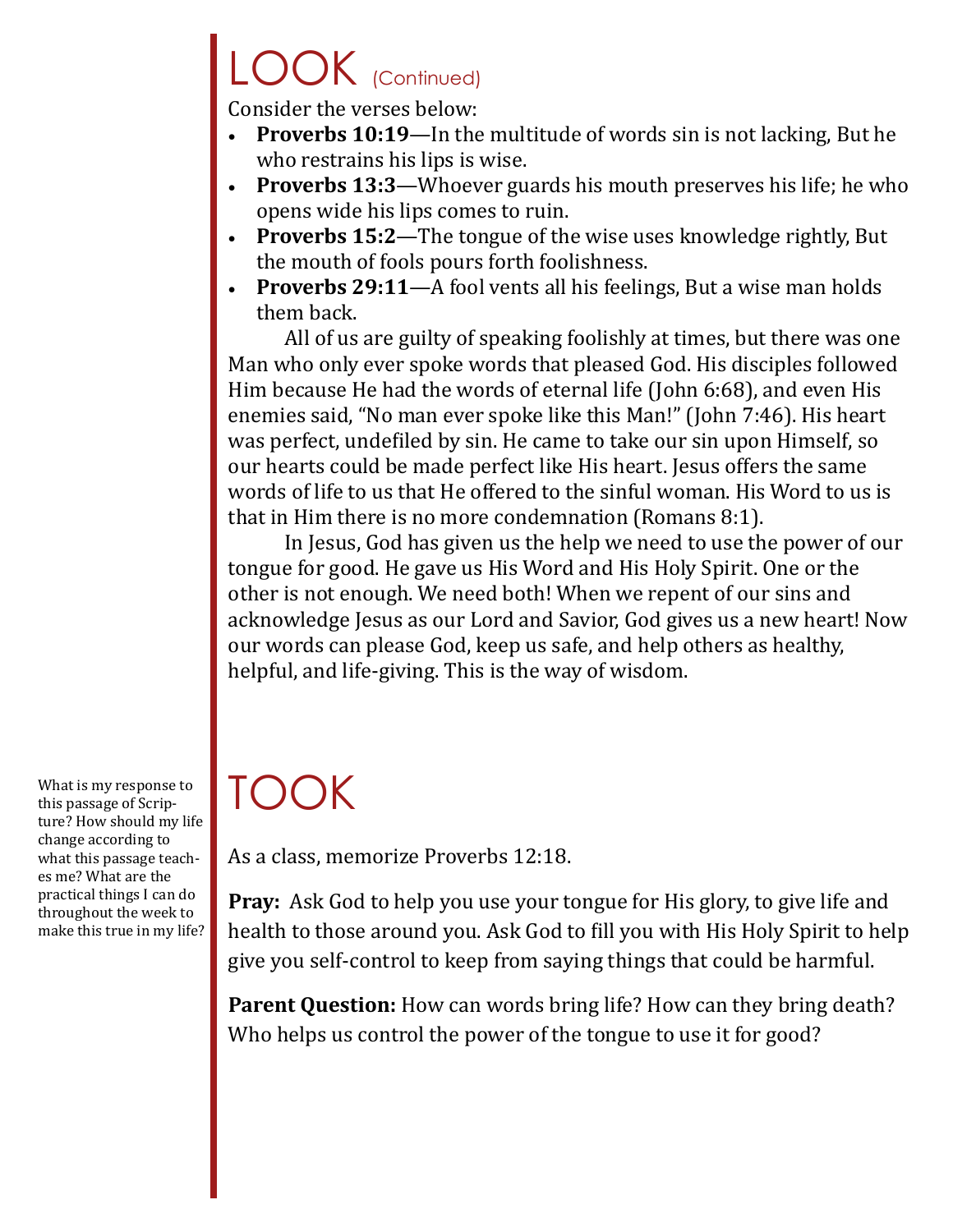# FURTHER STUDY

#### **Commentary on John 8:3-11 by David Guzik**

2. ( $\ln n$  8:3-5) The woman is brought to Jesus, caught in the act of adultery.

**Then the scribes and Pharisees brought to Him a woman caught in adultery. And when they had set her in the midst, they said to Him, "Teacher, this woman was caught in adultery, in the very act. Now Moses, in the law, commanded us that such should be stoned. But what do You say?"**

a. **Brought to Him a woman caught in adultery**: They did this as Jesus publically taught in the temple courts. They wanted to make this as public as possible, to embarrass both the woman and Jesus.

i. "All the indications are that her accusers had some special vindictiveness against her. This is shown also in the fact that they brought the woman along publicly…There was no need for this. She might have been kept in custody while the case was referred to Jesus." (Morris)

ii. The verb **caught** is in the perfect tense. "The perfect indicates a meaning like 'taken with her shame upon her'. It points to her continuing character as an adulteress." (Morris)

b. **This woman was caught in adultery, in the very act**: The religious leaders brought this woman to Jesus in shame-filled, humiliating circumstances. She was held against her will, a prisoner under the custody of the religious police who caught her involved with a man not her husband, **in the very act** of adultery.

i. To mention the obvious, there was also a man involved in this **very act** of **adultery** – yet the guilty man was *not* brought before Jesus for judgment. It also meant that there were pre-arranged spies sent to witness this affair, and they carefully noted the sordid details.

ii. Morris points out that legally speaking, the standard of evidence was very high for this crime. There had to be two witnesses and they had to agree perfectly. They had to see the sexual act take place; it wasn't enough to see the pair leaving the same room together or even lying on the same bed together. "The actual physical movements of the couple must have been capable of no other explanation…. conditions were so stringent that they could have been met only on rare occasions." (Morris)

iii. "Under these conditions the obtaining of evidence in adultery would be almost impossible were the situation not a setup." (Boice)

c. **Moses, in the law, commanded us that such should be stoned**: It is true that adultery was a capital offense under Jewish law, but the rules for evidence in capital cases were extremely strict. The actual act had to be observed by multiple witnesses who agreed exactly in their testimony. As a practical matter, virtually no one was executed for adultery, since this was a relatively private sin.

i. "It appears that by the first century ad the full rigour of the law was no longer applied as a general rule, in urban communities at any rate." (Bruce)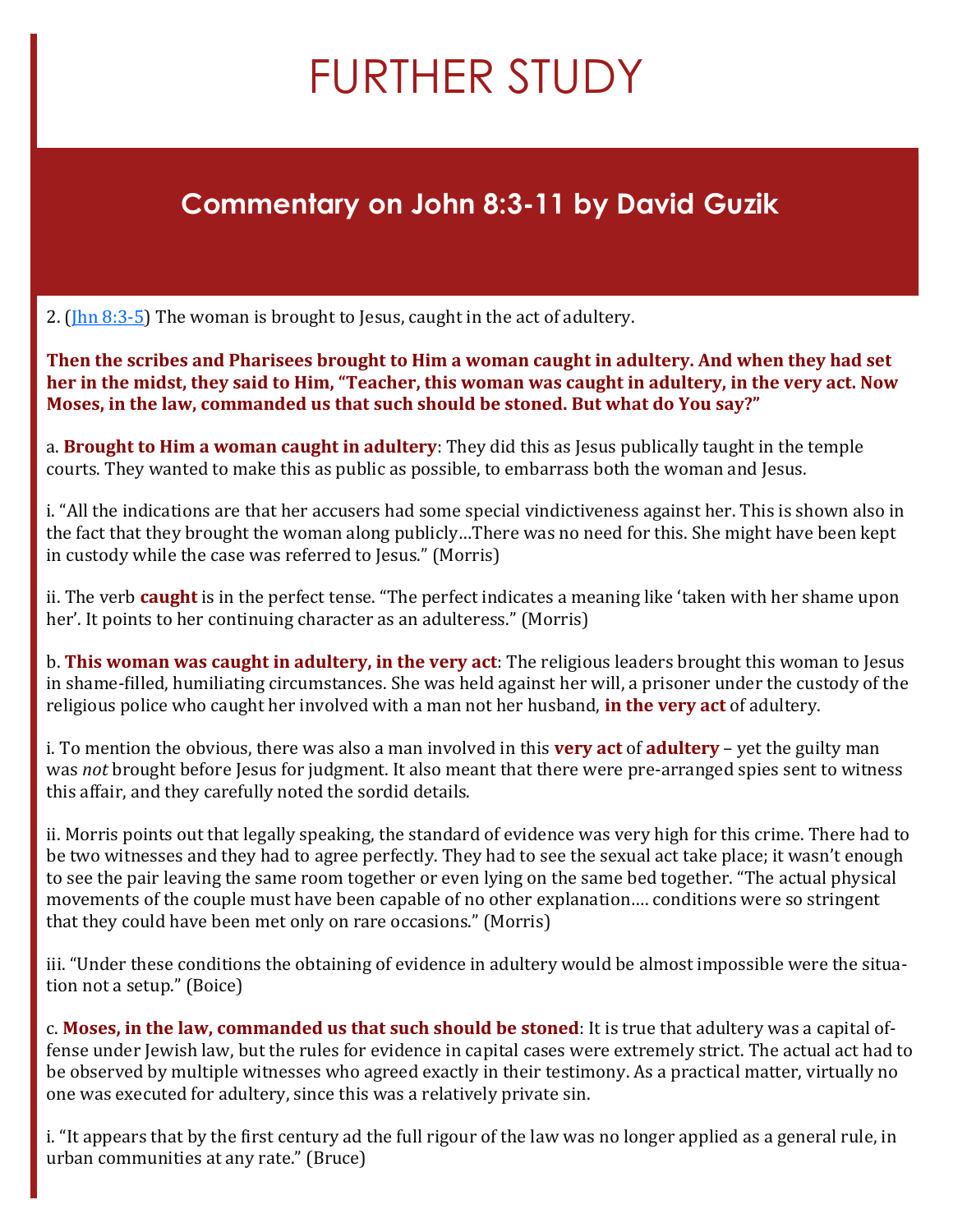ii. "From the reference to the law in [verse 5](https://www.blueletterbible.org/kjv/john/8/5/s_1005005) it might seem that she was liable to this particular punishment because she had sinned during the period of betrothal, fornication during that time being regarded as adultery." (Tasker)

d. **But what do You say?** They set a trap for Jesus. If Jesus said, "Let her go," then He would seem to break the Law of Moses. If He said, "Execute her for the crime of adultery," then Jesus would seem harsh and perhaps cruel. Also, He would break Roman law, because the Romans had taken the right of official execution for religious offenses away from the Jews.

i. This was a similar dilemma as posed by the question to Jesus about paying taxes to Caesar ([Matthew 22:15](https://www.blueletterbible.org/kjv/matthew/22/15-22/s_951015)- [22\)](https://www.blueletterbible.org/kjv/matthew/22/15-22/s_951015).

3. ( $\ln n$  8:6) Jesus ignores the accusers, as if He never heard them.

#### **This they said, testing Him, that they might have** *something* **of which to accuse Him. But Jesus stooped down and wrote on the ground with** *His* **finger, as though He did not hear.**

a. **This they said, testing Him, that they might have something of which to accuse Him**: The religious leaders – wretched men as they were – used this woman as a weapon against Jesus. They presented her as a sinner before Jesus, but ignored their own sin in the matter.

i. They cared nothing for true righteousness, for it was evident that they carefully arranged both the adulterous act and her arrest. They claimed that **this woman was caught in adultery, in the very act** – yet they did not bring the guilty *man* before Jesus. It's possible that the man was one of them, and they simply used the woman as a weapon or pawn in their conflict against Jesus.

ii. "Adultery is not the kind of offence that can be committed by one person in solitude; if she was caught redhanded, how was her guilty partner allowed to escape?" (Bruce)

iii. "They were not looking on this woman as a person at all; they were looking on her only as a thing, an instrument whereby they could formulate a charge against Jesus." (Barclay)

b. **Jesus stooped down and wrote on the ground with His finger**: This was a careful and deliberate response from Jesus. Instead of making an immediate verbal response He **stooped down**. Then He **wrote on the ground with His finger**, presumably in the dirt on the ground.

i. **Stooped down** indicates humility. Jesus didn't react with anger or immediate outrage. He didn't scream at the woman or those who brought the woman. Jesus paused and **stooped down**.

ii. **Stooped down** is a low posture, identifying with the humiliation of the woman. Jesus did what He could to identify with, care for, and ease the embarrassment of this woman. One may say this story illustrates the great problem: how can God show love and grace to the sinner without being unjust, without breaking His own law? He does it by first identifying with the sinner in their low condition.

iii. **Wrote on the ground** means that Jesus could write, and that He wrote in the presence of the woman and these men. *What Jesus wrote* has been an endless source of speculation for teachers, preachers, and commentators.

· Some think that Jesus simply doodled in the dirt. The verb translated **wrote** could also mean, "to draw." (Morris)

Some think Jesus simply stalled for time.

Some think that Jesus wrote the passage in the law that condemned the adulterous woman.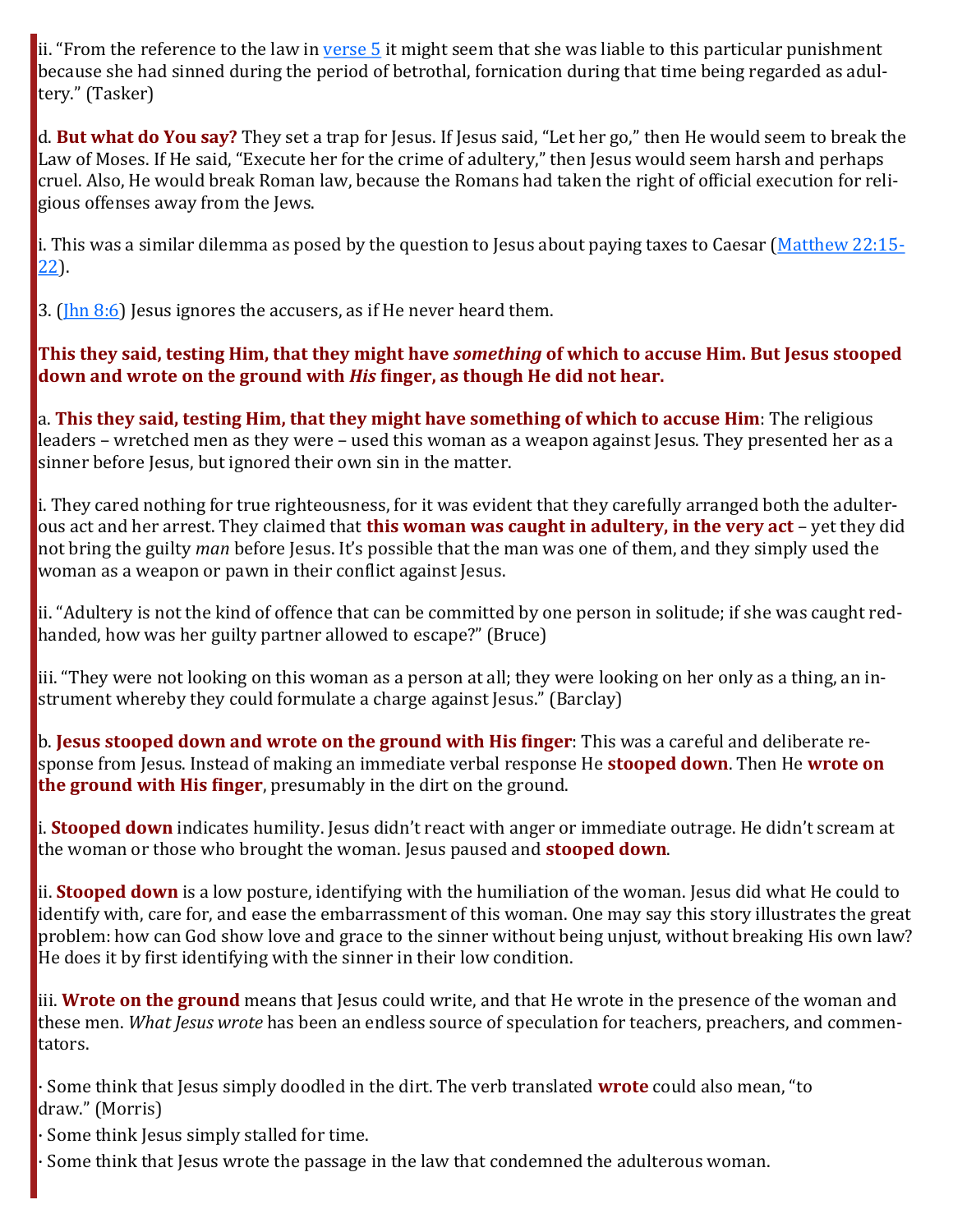· Some think Jesus wrote out a passage like [Exodus 23:1:](https://www.blueletterbible.org/kjv/exodus/23/1/s_73001) *Do not put your hand with the wicked to be an unrighteous witness*.

Some think that Jesus wrote the names of the accusers.

· Some think that Jesus the sins of the accusers.

· Some think that Jesus followed Roman judicial practice and wrote out His sentence before He said it.

iv. "The normal Greek word for *to write* is *graphein*; but here the word used is *katagrapheini*, which can mean *to write down a record against someone*." (Barclay)

c. **As though He did not hear**: As Jesus stooped down and wrote, He acted as if He did not even hear the accusation against the woman. Perhaps Jesus ignored them because He despised their wicked work. Perhaps Jesus ignored them because He was embarrassed for the woman's sake.

i. Paul made reference to *the meekness and gentleness of Christ* [\(2 Corinthians 10:1\)](https://www.blueletterbible.org/kjv/2corinthians/10/1/s_1088001) – this is what we see on display here.

4. ( $\frac{\ln 8}{7-8}$ ) Jesus passes sentence upon the accusers.

#### **So when they continued asking Him, He raised Himself up and said to them, "He who is without sin among you, let him throw a stone at her first." And again He stooped down and wrote on the ground.**

a. **So when they continued asking Him**: Jesus stooped down, wrote on the ground, and acted as if He did not hear the accusers of the woman taken in adultery. The men who brought the woman didn't stop asking Jesus what should be done with her – **they continued asking Him**.

b. **He raised Himself up and said to them**: Jesus said this directly to the accusers of the woman, standing up to make eye contact with them.

c. **He who is without sin among you, let him throw a stone at her first**: In Jewish law, witnesses to the capital crime began the stoning. Jesus really said, "We may execute her, but we must do it correctly. One of the witnesses must begin her execution. So who among you is the one who witnessed this crime, and only brought to Me the woman, not the man? Who designed the humiliation of this poor woman?"

i. Instead of passing a sentence upon the woman, Jesus passed a sentence upon His accusers. He didn't say, "Don't execute her." He simply demanded that justice be fairly and righteously applied.

ii. **Without sin among you**: It wasn't that these men had sinned once or twice before, and so had no right to be concerned about the woman's sin. It's that they orchestrated and plotted her sin, her shame, using her as a weapon against Jesus. *In this direct incident* they had a greater sin and a greater guilt.

iii. In this Jesus exposed a common sin: a desire to punish the sins of others, while ignoring our own sin. King David was an example of this when Nathan the Prophet told him the story of a man who stole and killed the pet lamb of another man ([2 Samuel 12:1](https://www.blueletterbible.org/kjv/2samuel/12/1-10/s_279001)-10).

iv. *If we must look at the sins of others, we must be aware that we have also sinned*. There is still a place for exposing and rebuking and directly dealing with the sins of others in God's family, but it must always be done with a heart that recognizes itself as a forgiven sinner. When done right, confronting sin is done more often with tears and a broken heart than with anger and condemnation.

d. **Again He stooped down and wrote on the ground**: Jesus seemed to do everything He could to calm the excitement and tension at the scene, probably out of concern for the woman's dignity and safety. Again, Jesus **wrote on the ground**.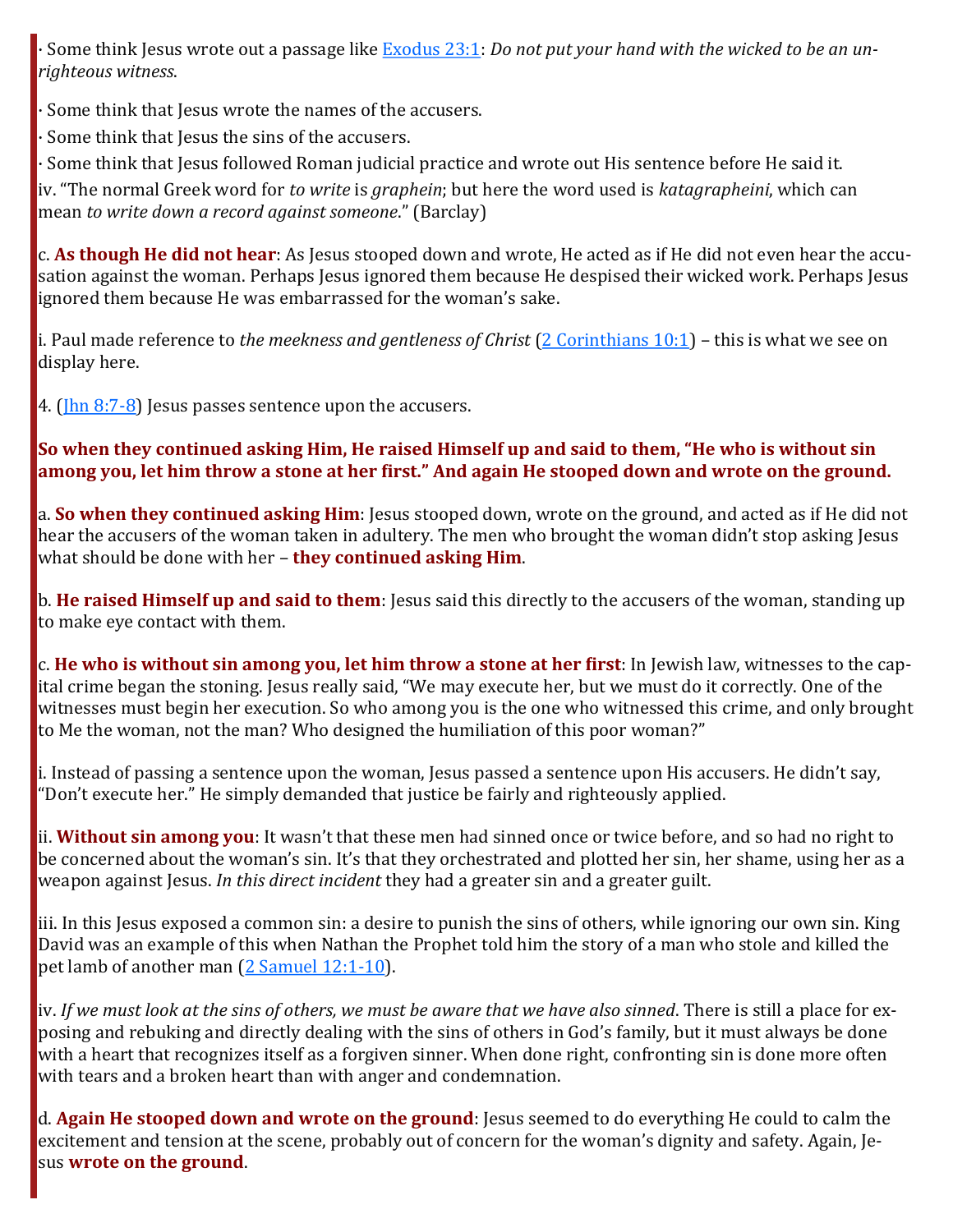i. He didn't stare down the accusing men in an act of intimidation. Jesus did everything in this situation to make things less tense, not more tense. He did not try to change them through intimidation.

ii. Jesus continued to care about the shame of the woman and did what He could to ease it. Shame may serve a helpful purpose, but God never intended it to be a permanent condition.

5. ( $\ln n$  8:9) The accusers respond by leaving.

**Then those who heard** *it,* **being convicted by** *their* **conscience, went out one by one, beginning with the oldest** *even* **to the last. And Jesus was left alone, and the woman standing in the midst.**

a. **Being convicted by their conscience**: They were **convicted** by what they **heard** from Jesus. Seemingly it wasn't what Jesus wrote (though that may have had something to do with it). More so, it was what Jesus *said* that **convicted** their **conscience**.

i. It spoke well of these men that their conscience was not dead or burned over. They still could be **convicted by their conscience**. They were now more aware of their own sin than the sin of the woman.

b. **Went out one by one, beginning with the oldest even to the last**: We understand why they left; they were **convicted by their conscience**. It's not immediately clear why they left in order; **the oldest even to the last**. Perhaps the oldest left first because they most easily understood that Jesus was talking about them.

i. "The continuous tense in this last verb gives the thought of something like a procession. They kept on going out." (Morris)

ii. Some speculate that Jesus wrote on the ground an account of their own sins, beginning from the oldest to the youngest – explaining the order of their departure.

c. **The woman standing in the midst**: This is the only reference in the account to the physical posture of the woman. It is possible that the religious leaders who brought her to Jesus forced her to stand through the ordeal. Yet human nature and the repeated stooping posture of Jesus suggests that the woman, for all or some of this ordeal, was in a low posture on the ground.

i. The ancient Greek word translated **standing** (*histemi*) often means "to stand," but is sometimes understood in a figurative sense – such as to set or to place, as in [Matthew 4:5](https://www.blueletterbible.org/kjv/matthew/4/5/s_933005) and [18:2.](https://www.blueletterbible.org/kjv/matthew/18/2/s_947002) The phrase **standing in the midst** doesn't demand that the woman was actually standing upon her feet.

6. ( $\frac{\ln n}{8:10-11}$ ) Jesus challenges the woman to sin no more.

**When Jesus had raised Himself up and saw no one but the woman, He said to her, "Woman, where are those accusers of yours? Has no one condemned you?" She said, "No one, Lord." And Jesus said to her, "Neither do I condemn you; go and sin no more."**

a. **When Jesus had raised Himself up and saw no one but the woman**: The accusers left as Jesus was bowed down to the ground, writing in the dirt.

b. **Where are those accusers of yours? Has no one condemned you?** With her accusers gone, there was no one left to **condemn** the woman, and Jesus Himself did not **condemn** her.

c. **She said, "No one, Lord"**: The woman – guilty of sin, and a great sin – knew the goodness of having no condemnation. She passed from sin and a death sentence to forgiveness and life.

d. **Neither do I condemn you**: In a sense, *Jesus took her guilt upon Himself*, especially as He so demonstrably